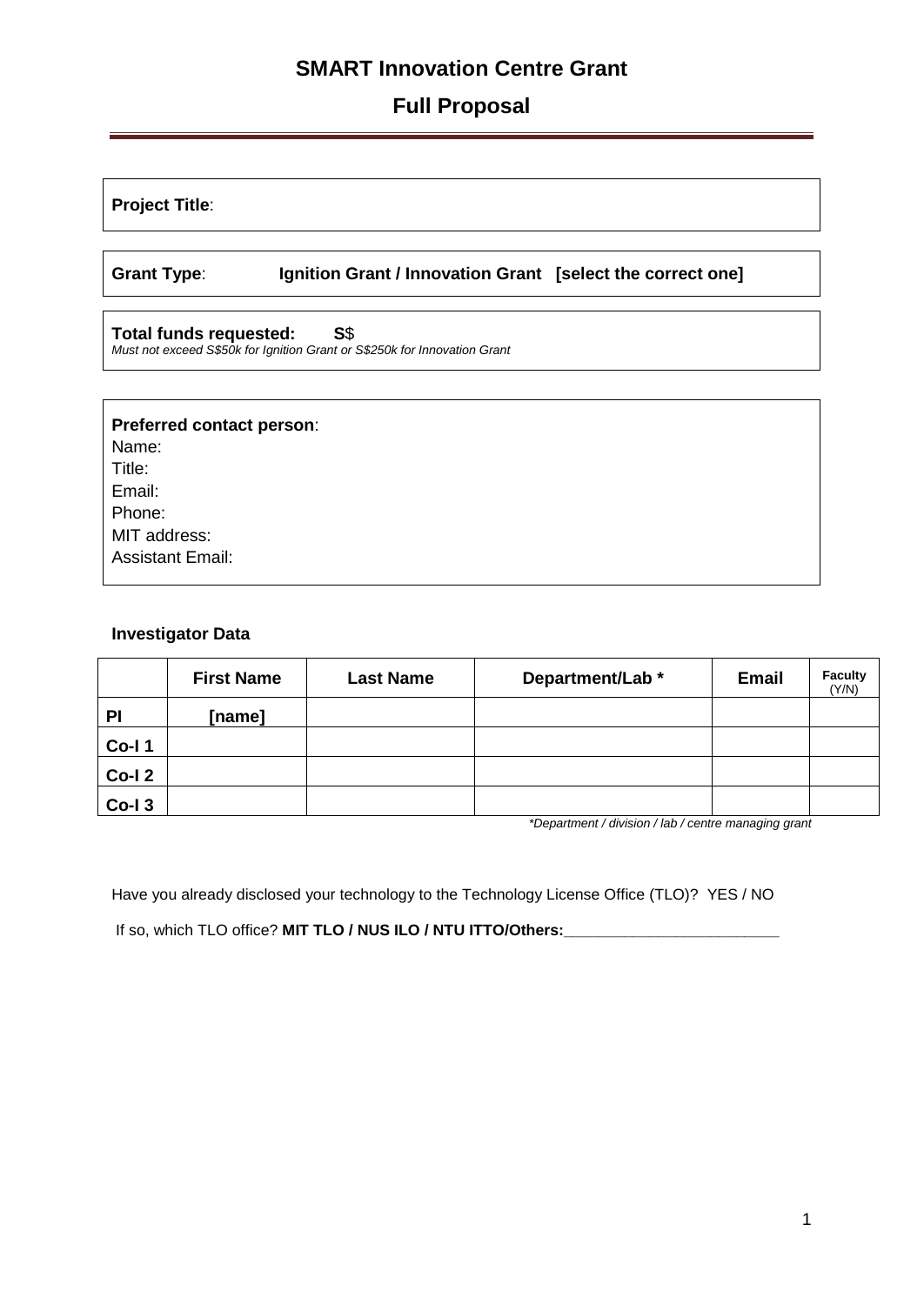### **Full Proposal**

# **PROJECT TITLE**

### [name]

### **Executive Summary**

[*NOTE: Do not disclose any proprietary information in the title or the executive*  **summary.** Briefly describe the problem to be solved and shortcomings of existing solutions. Briefly summarize your approach in one or two sentences. Do not focus on the technical details of your proposed solution. Assume minimal knowledge in field or industry. If a grant is awarded contents of this section will likely appear on the SMART Innovation Centre website (after TLO review). *Must not exceed 200 words***.**]

# **Opportunity**

[Provide an overview of the problem you propose to solve. What is the potential societal and market impact? What is the customer "pain" that you are attempting to address? What is the market doing now to address the problem? Why will your approach be compelling? Concrete market data and testimonials are encouraged. *For Ignition grants:* multiple applications can be suggested and explored at this point. This should be understandable and compelling by someone not skilled in the art.]

## **Proposed Approach**

[Describe the proposed innovation and how it addresses the problem. How will it work? How do you envision the technology being used in a product or service? What is the current status of the idea and any related intellectual property? Describe how this relates to your existing research. Emphasize novelty of proposed work.]

## **Commercialization**

[What do you envision to be the key next step to making impact with this innovation (e.g., sponsored research support, licensing, venture financing)? What is the time frame? Describe the technical and market uncertainty and risks that might be preventing this idea from proceeding along that path. How would SMART Innovation Centre funding and assistance adequately reduce the uncertainty to advance the project to the key next step? With whom would you need to connect, and what questions do you need to answer, to determine the appropriate applications and paths to commercialization? How might you take advantage of the connections and partnerships that the SMART Innovation Centre may bring to your project through the Catalyst Program, Innovation Teams and other activities?]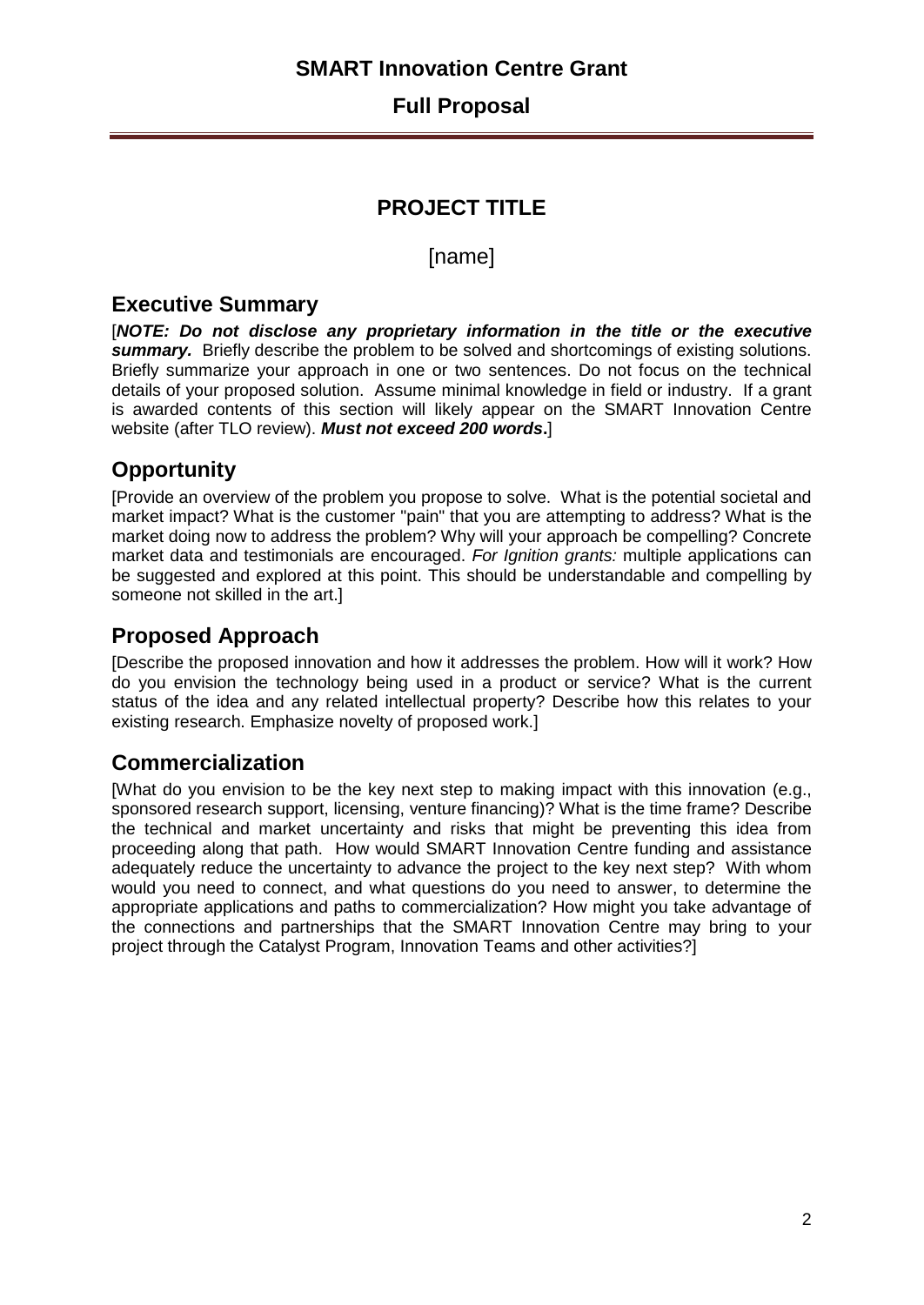# **Full Proposal**

## **Impact**

[What are the expected market, societal, and scholarly impacts of the proposed work if successful? If unsuccessful?]

# **Prior Art**

[What are the alternative or competing technologies? Elaborate on the benefits of the proposed approach over current or competitive approaches (even if the competitive approaches are not technically similar). To the best of your knowledge, what is the prior art in this area – by you and others? *List publications, patents, and patent disclosures.*  Comment on the novelty of your proposal with respect to this prior art. Comment on the IP implications of this prior art; for example, will other patents have to be licensed in order to practice your technology? Please comment on whether this is an extension of existing research or something totally new for your team.]

## **Background IP**

[Please provide a list of Invention Disclosures filed with MIT, SMART or other Singapore Institutions (eg. NUS, NTU, etc) that you and the other Investigators plan to use or further reduce to practice utilizing the grant funds or that would be needed for the eventual commercialization.]

## **Supporting Data**

[There must be data showing Proof-of-Principle or Proof-of-Concept. Please provide summary of this data with your application. The stronger the technical support the more likely the application will be selected.]

# **Research Plan**

[Describe a research plan including the strategy and key experiments to be undertaken to address goals of proposed work. What are the key questions that need to be answered? You should explain how the experiments and data you gather will do so. For an innovation grant these should be data a commercialization investor would want to see, for an ignition grant, these should be data that a subsequent funding source (e.g. SMART Innovation Centre) would want to see. Identify key points of uncertainty and risk and how you plan to mange those risks.]

### **Milestones and Deliverables**

| <b>Date</b> | <b>Milestone</b>                                                                                                    |
|-------------|---------------------------------------------------------------------------------------------------------------------|
|             | [Elaborate on 3-4 milestones that can be used to evaluate progress<br>through the project, and include a timeline.] |
|             |                                                                                                                     |
|             |                                                                                                                     |
|             |                                                                                                                     |

[Additionally, list the expected deliverables that you propose to achieve *within the proposed time line of the grant* and at the end of the project– code, prototype, data proving feasibility, etc.]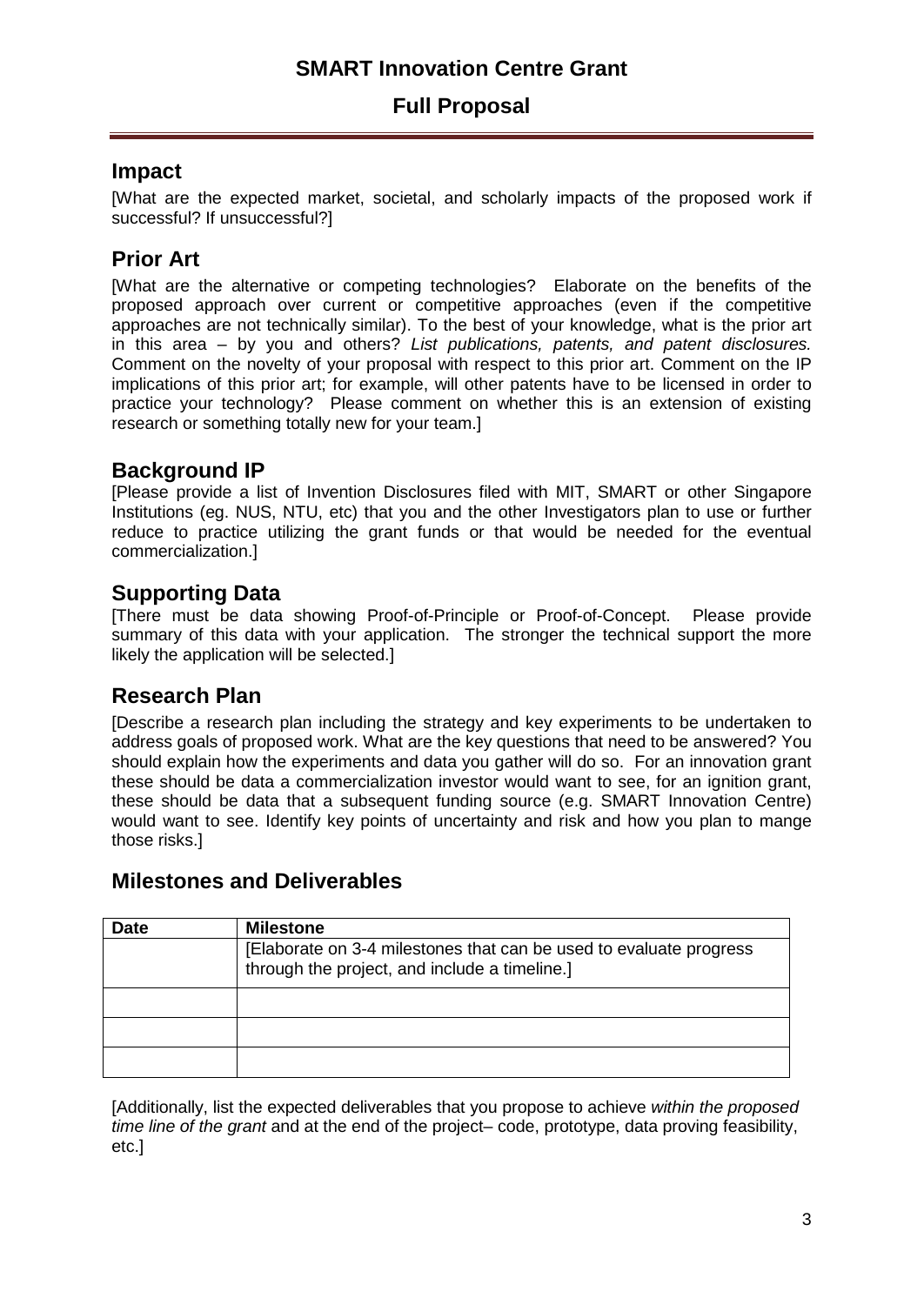## **Full Proposal**

# **Resources and Budget (please send budget template separately)**

[Summarize resources you require to complete project. *Ignition grants* can request up to S\$50,000. *Innovation program grants* can range from S\$50,000 to S\$250,000. Because of the limited funds available and the number of proposals we expect, budgets will be scrutinized carefully, and entrepreneurial frugality is encouraged. Term of funding should not exceed one year for the Ignition Grant and two years for the Innovation Grant. (For the Innovation Grant, the second year of funding will be approved based on progress of research and market analysis made during the first year of the Grant). *Attach detailed budget and justification; a separate file is ok.*]

# **Funding**

[Have you sought other sources of funding? Please identify other sources of funding that have been used, or might be used to co-fund this work. Have you applied previously for an Innovation Centre grant?]

# **Team and Collaborations**

[List team members and collaborators and describe their relevant experience and roles in the project. Identify areas of talent needed now and anticipated towards the end of the project term. Does this work require or depend on collaborations that involve the transfer of materials or information from others (e.g. companies, organizations, universities, individuals) outside of SMART? If so, please identify the collaborator and their past, present or future role in this work. Comment on the potential IP ownership implications of this collaboration. Please disclose financial interest or affiliation (if any) that investigators have with collaborators. Have any of the team members established a start-up related to the work? Identify any potential conflicts of interest and how they will be managed.]

# **Suggested reviewers**

[Suggest at least three independent scientific reviewers, preferably not all in your department or lab. Please keep in mind that they should not have any conflict of interest with this work. Refer to the SMART Innovation Centre Volunteer Guidelines online for more information about conflict of interest. Additional external reviewers also are welcome. Optional: please indicate if there is anyone you would prefer not to receive a copy of this proposal. *Please include title, email, and phone.*]

## **Expectations**

We acknowledge that funding from the SMART Innovation Centre carries with it certain expectations, as outlined below:

### **Use of Funds**

The funding shall be used for innovative research as described in the proposal.

### **Program Participation**

There is an expectation that faculty funded by the SMART Innovation Centre are keen to see their research make an impact on the marketplace, whether through a start-up or some other license. The Centre provides guidance and teambuilding opportunities through its Catalyst Program, connections to the entrepreneurial community, and the i-Teams class. Funded projects will have the opportunity to present at the Deshpande "IdeaStream" event to enhance and showcase innovative work done at SMART. We understand that, if funded by the Centre, you and your team will be asked to participate as appropriate.